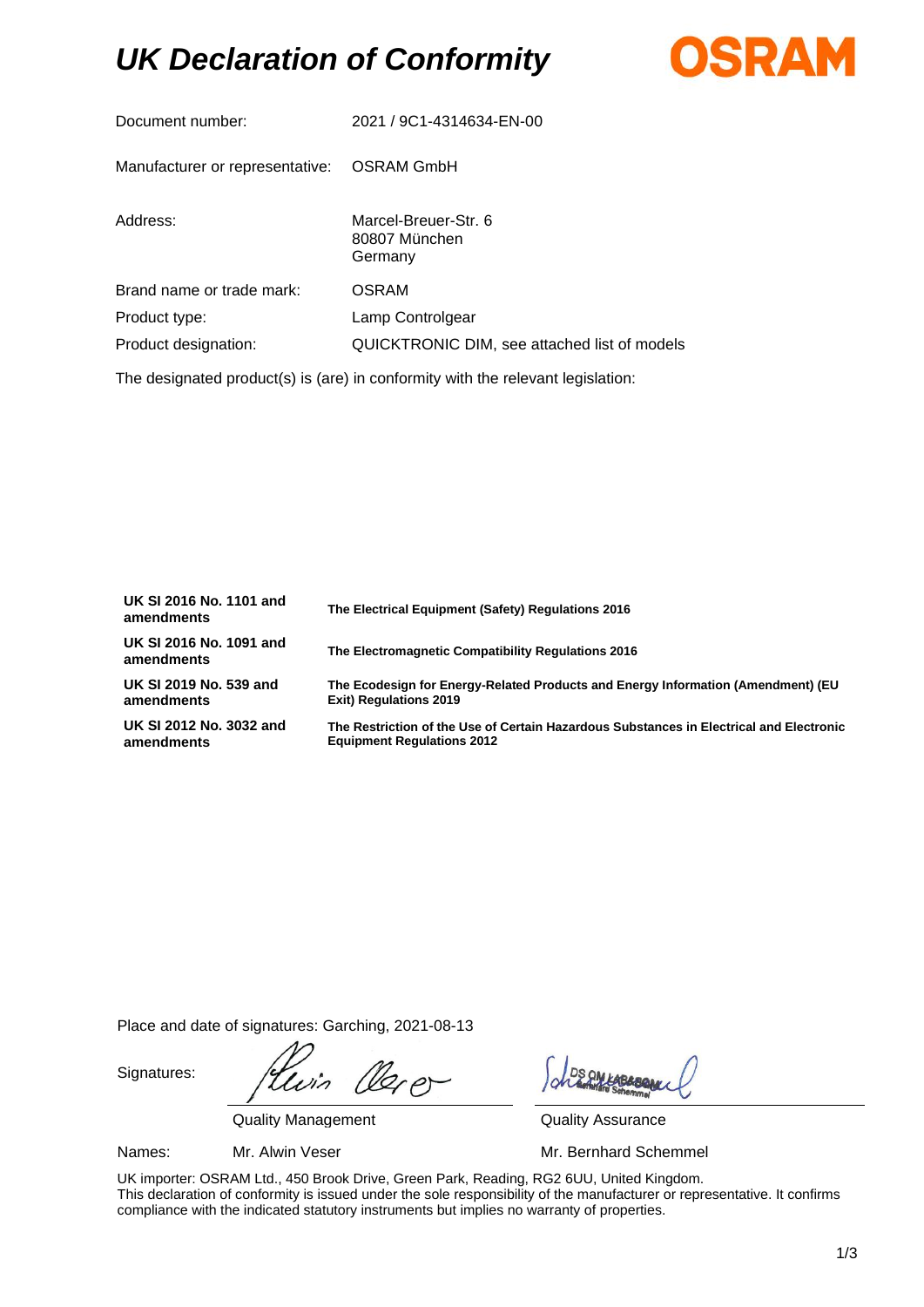

Document number: 2021 / 9C1-4314634-EN-00

#### **UK SI 2016 No. 1101 and amendments**

The conformity of the designated product(s) with the provisions of this statutory instrument is given by the compliance with the following standard(s) or other specifications.

If not elsewhere/otherwise indicated the edition/amendment as referenced below applies.

| EN 61347-1: 2015             | Lamp controlgear — Part 1: General and safety requirements                  |
|------------------------------|-----------------------------------------------------------------------------|
| EN 61347-2-3: 2011 + AC:2011 | Lamp controlgear — Part 2 3: Particular requirements for a. c. and/or d. c. |
| + A1:2017                    | supplied electronic ballasts for fluorescent lamps                          |

#### **UK SI 2016 No. 1091 and amendments**

The conformity of the designated product(s) with the provisions of this statutory instrument is given by the compliance with the following standard(s) or other specifications.

If not elsewhere/otherwise indicated the edition/amendment as referenced below applies.

| EN 55015:2013 + A1:2015 | Limits and methods of measurement of radio disturbance characteristics of<br>electrical lighting and similar equipment                                                                                                                                                |
|-------------------------|-----------------------------------------------------------------------------------------------------------------------------------------------------------------------------------------------------------------------------------------------------------------------|
| EN 61000-3-2: 2014      | Electromagnetic compatibility (EMC) — Part 3-2: Limits — Limits for harmonic<br>current emissions (equipment input current ≤ 16 A per phase)                                                                                                                          |
| EN 61000-3-3: 2013      | Electromagnetic compatibility (EMC) — Part 3-3: Limits — Limitation of voltage<br>changes, voltage fluctuations and flicker in public low voltage supply systems, for<br>equipment with rated current ≤ 16 A per phase and not subjected to conditional<br>connection |
| EN 61547: 2009          | Equipment for general lighting purposes - EMC immunity requirements                                                                                                                                                                                                   |

### **UK SI 2019 No. 539 and amendments**

The conformity of the designated product(s) with the provisions of this statutory instrument is given by the compliance with the following standard(s) or other specifications.

If not elsewhere/otherwise indicated the edition/amendment as referenced below applies.

#### **UK SI 2012 No. 3032 and amendments**

The conformity of the designated product(s) with the provisions of this statutory instrument is given by the compliance with the following standard(s) or other specifications.

If not elsewhere/otherwise indicated the edition/amendment as referenced below applies.

**List of additional Standards the product is compliant to:**

**List of models:**